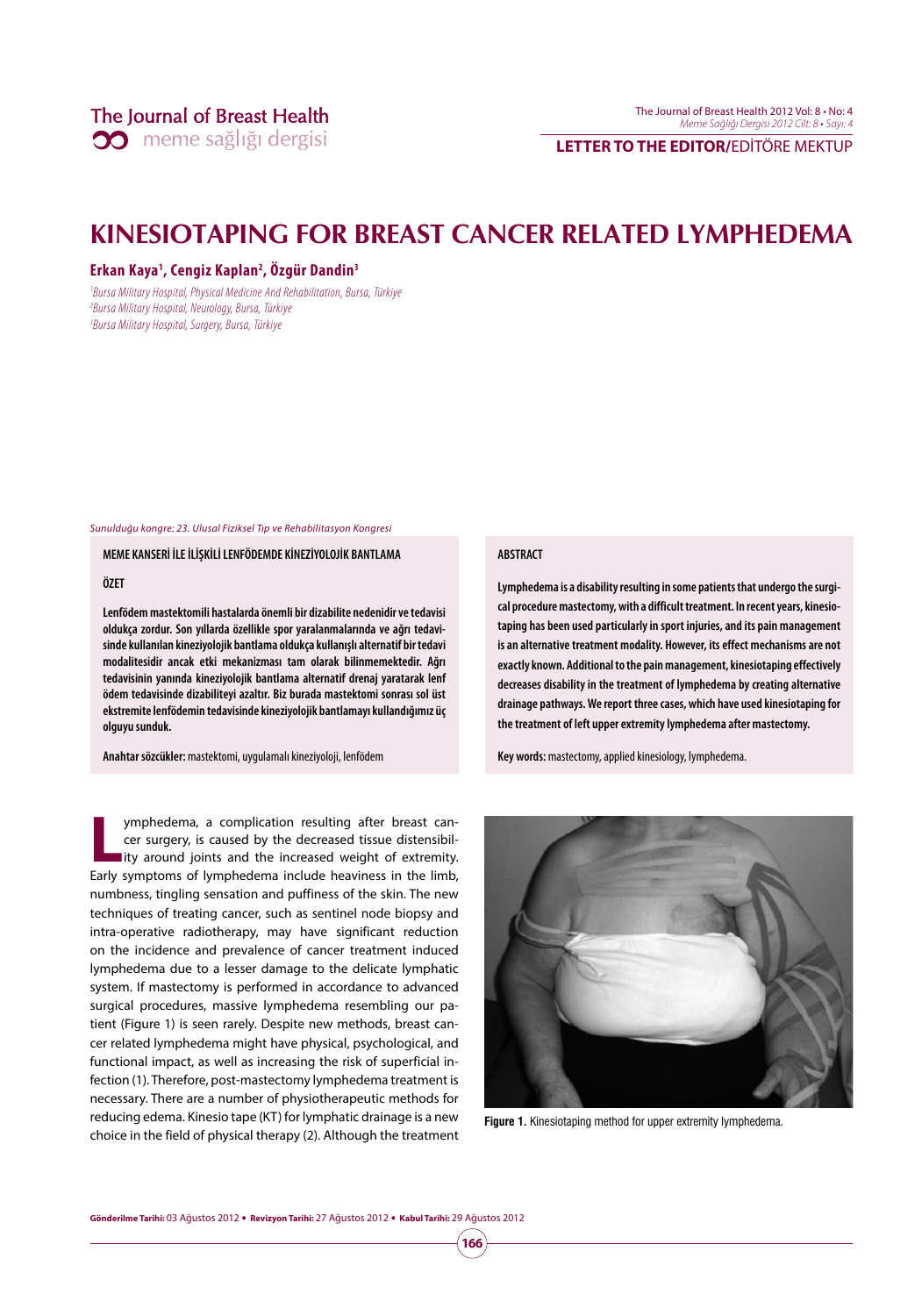# The Journal of Breast Health

**00** meme sağlığı dergisi

| Table 1. Arm circumference differences and DASH scores. |                 |                     |           |           |            |            |
|---------------------------------------------------------|-----------------|---------------------|-----------|-----------|------------|------------|
|                                                         | <b>Baseline</b> | 3 <sup>rd</sup> day | $6th$ day | $9th$ day | $12th$ day | $15th$ day |
| MCP difference, cm*                                     |                 |                     |           |           |            |            |
| Patient 1                                               | 2,5             | 2,0                 | 1,5       | 1,0       | 1,0        | 1,0        |
| Patient 2                                               | 2,0             | 1,5                 | 1,0       | 1,0       | 1,0        | 0,5        |
| Patient 3                                               | 1,5             | 1,0                 | 0,5       | 0,0       | 0,0        | 0,0        |
| US difference, cm*                                      |                 |                     |           |           |            |            |
| Patient 1                                               | 10,0            | 9,5                 | 9,0       | 9,0       | 9,0        | 8,5        |
| Patient 2                                               | 6,5             | 6,0                 | 5,5       | 5,5       | $5,0$      | 4,5        |
| Patient 3                                               | 5,0             | 4,5                 | 4,0       | 4,0       | 3,5        | 3,0        |
| DLE difference, cm *                                    |                 |                     |           |           |            |            |
| Patient 1                                               | 12,0            | 11,5                | 11,0      | 11,0      | 11,0       | 10,5       |
| Patient 2                                               | 7,0             | 6,5                 | 6,0       | $6,\!0$   | 6,0        | $5,5$      |
| Patient 3                                               | 5,0             | 4,5                 | 4,5       | 4,5       | 4,0        | 3,5        |
| PLE difference, cm*                                     |                 |                     |           |           |            |            |
| Patient 1                                               | 9,0             | 8,0                 | 7,5       | 7,0       | 6,5        | 6,0        |
| Patient 2                                               | 4,0             | 4,0                 | 3,5       | 3,0       | 2,5        | 2,0        |
| Patient 3                                               | 3,0             | 3,0                 | 2,5       | 2,0       | 1,5        | 1,0        |
| <b>DASH</b>                                             |                 |                     |           |           |            |            |
| Patient 1                                               | 76,0            |                     |           |           |            | 52,0       |
| Patient 2                                               | 63,0            |                     |           |           |            | 37,0       |
| Patient 3                                               | 54,0            |                     |           |           |            | 32,0       |

**MCP:** metacarpophalangeal joint, **US:** ulnar styloid process, **DLE:** 10 cm to the lateral epicondyle, **PLE:** 10 cm proksimal to the lateral epicondyle, **DASH:** Disability of arm, shoulder, hand. **\*:** Circumference measurement differences calculated by subtracting the ipsilateral from the contralateral arm circumference at each measurement level.

mechanism resulting from the use of KT is unclear, KT has been applied clinically worldwide.

We applied KT to our 3 patients with breast cancer related lymphedema (Figure 1). We assessed our patients with circumferential differences and Disability of Arm Shoulder and Hand (DASH) outcome measure. The DASH outcome measure was developed to evaluate disability and symptoms in disorders of the upper limb (3). According to the upper extremity circumferential measurements, the excess limb size reduced significantly after the intervention period (Table 1). Although we did not show a significant reduction in excess limb size in our patient with massive lymphedema, she reported a reduction in common symptoms, including fullness, tightness and discomfort. We found that KT is an effective method in decreasing upper extremity disability scores.

KT is a method that uses natural body healing ability. It is composed of 100% cotton fibers and acrylic heat sensitive glue. KT had been designed to allow 30-40% longitudinal stretch. Such use of method is convenient due to its skin-like and waterproof characteristics. When applied onto the body surface, the tape generates stimuli received by skin receptors (2). Although the treatment mechanism of KT is unclear, Kenzo Kase, the creator of KT, claimed that KT would have physiological effects including decreasing pain or abnormal sensation, supporting the movements of muscles, removing congestion of lymphatic fluid under

the skin. According to Kase (2), KT facilitates circulation of blood and lymph and improves the so-called subcutaneous lymphatic drainage. KT has unique elastic properties that make it a good modality to help change pressure in the initial lymphatics. This method can help open up lymphatic pathways and keep the pathways open to improve lymphatic uptake. Concomitantly, KT can aid routing or rerouting lymph in lymphatic vessels. Shim and colleagues (4) found that KT increases lymphatic flow in animal models. Lipinska and colleagues (5) reported that lymphatic applications of KT reduce lymph congestion in intercellular spaces and the reduction of lymphedema contributes to the mobility range improvement in all upper limb joints in patients with breast cancer related lymphedema. Furthermore, Tsai (6) reported that KT could replace the bandage for patients experiencing poor compliance with bandage use after a 1-month intervention. Bialoszewski and colleagues (7) reported that the application of KT produces significantly faster reduction of the edema compared to standard lymphatic drainage in patients treated with the Ilizarov method.

As a result of the limited literature about KT, explaining the mechanism of KT is very difficult. However, although KT is an alternative or complementary method, we believe that KT is an effective method. In addition to these cases, KT methods are widely used in our rehabilitation protocols, particularly for pain treatment (8). We conclude that KT offers new possibilities for the rehabilitation in patients in whom standard physiotherapy is limited.